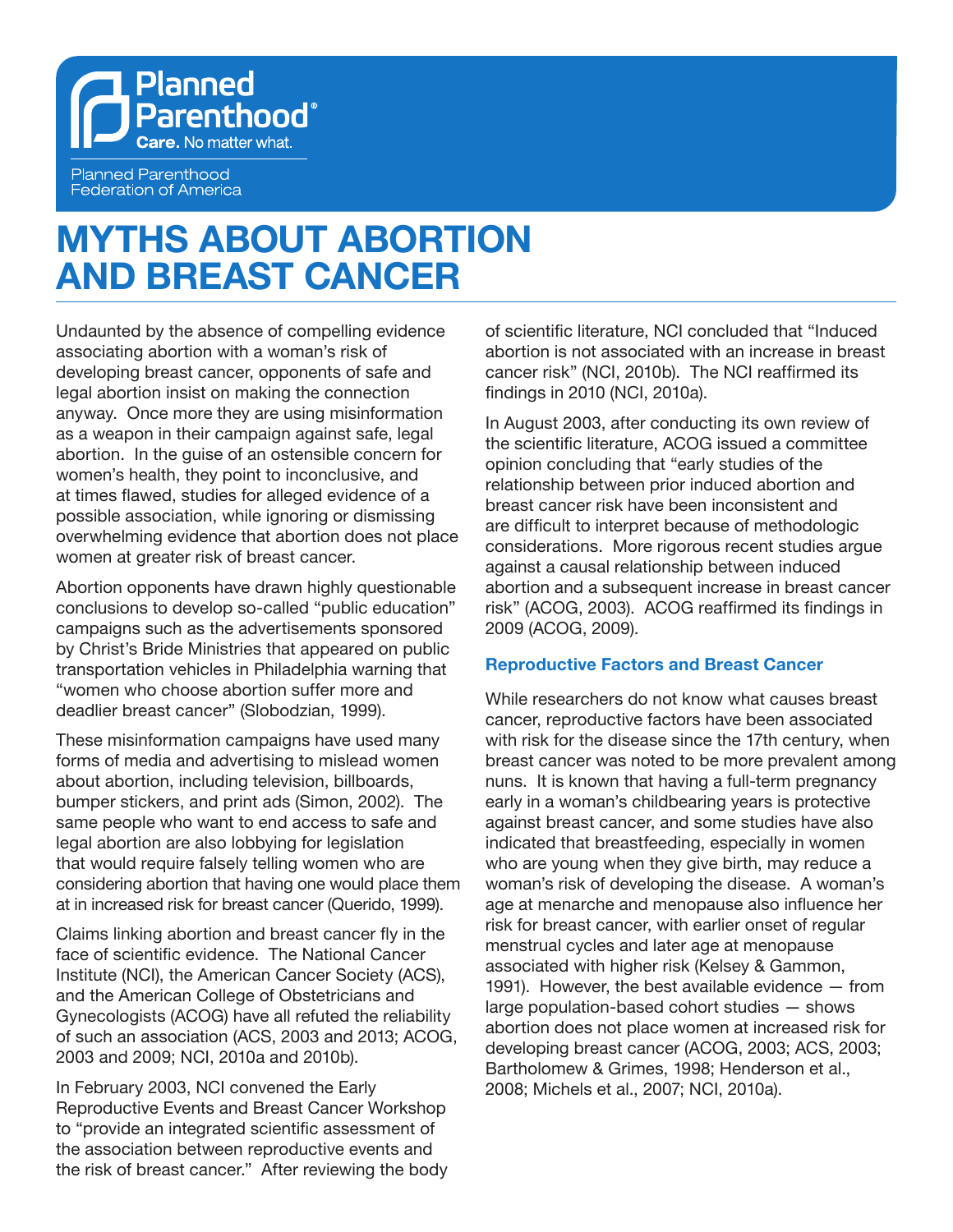**Planned Parenthood Federation of America** 

Planned

**Parenthood**®

### **Hypothesis: Hormones Lead to Breast Cell Differentiation**

The theory linking breast cancer to ending a pregnancy is based on the hormonal disruption that occurs when a woman's pregnancy is interrupted. Pregnancy initiates a surge of sex hormones (estrogen, progesterone, and prolactin), which leads to differentiation of the cells in the breast glands in preparation for lactation. The changing concentrations of hormones during the second and third trimesters of pregnancy lead to increased differentiation. In a first pregnancy, the results of these hormonal changes permanently alter the structure of the breast. Adherents of this theory claim that interruption of the first trimester of a first pregnancy causes a cessation of cell differentiation that may result in a subsequent increase in the risk of cancerous growth in these tissues (Brumsted & Riddick, 1990; Westhoff, 1997). Attempts to prove this theory, however, have failed.

# **Many Factors Contribute to Inconclusive Study Results**

At least 80 research studies worldwide have collected data about breast cancer and reproductive factors such as childbirth, menstrual cycles, birth control pills, and abortion. More than 30 studies have examined the risk of developing breast cancer for women who have had abortions. Researchers at the National Cancer Institute, the American Cancer Society, the Royal College of Obstetricians and Gynecologists, the World Health Organization, and major universities say that the most reliable studies show no increased risk (ACOG, 2003; ACS, 2013; NCI, 2011; Rosenfield, 1994; RCOG, 2012; WHO, 2000).

A number of factors may render a study unreliable:

- Miscarriages and induced abortion affect a woman's body differently, but many studies have not distinguished between them.
- Many women do not report miscarriages because they are unaware they have had them.
- **•**  Abortions are often unreported because of the privacy of a woman's personal decision to end a pregnancy.
- Some studies have not examined the possibly different effects of abortion after or before a full-term pregnancy.
- **•**  Other studies have not been careful to examine the impact of age at the time of abortion and age at the time of first childbirth.
- Many studies have been too small to be statistically significant. (Wingo et al., 1997; NCI, 2010a).

# **Three of the Strongest Studies Published to Date Show No Overall Relationship Between Abortion and Breast Cancer**

One of the most highly regarded studies on abortion and breast cancer was published in the New England Journal of Medicine in 1997. This study of 1.5 million women found no overall connection between the two (Melbye et al., 1997). This study benefited from its size  $-1.5$  million women  $-$  and by linking data from the National Registry of Induced Abortions and the Danish Cancer Registry, thereby avoiding one of the pitfalls observed in some case-control studies — that women with breast cancer were more likely to recall having had an abortion than women without breast cancer, particularly because abortion had been illegal (Brody, 1997; Westhoff, 1997). An accompanying editorial on the results of the study led the writer to conclude that, "in short, a woman need not worry about the risk of breast cancer when facing the difficult decision of whether to terminate a pregnancy" (Hartge, 1997).

Another large cohort study was done in Sweden. It followed, for as long as 20 years beginning in 1966, 49,000 women who had abortions before the age of 30. Not only did the study show no indication of an overall risk of breast cancer after an abortion in the first trimester, but it also suggested that there could well be a slightly reduced risk. Among women who had given birth prior to an abortion, the relative risk\* for breast cancer was 0.58; for those who had never given birth, the relative risk was 1.09; for the total sample, the relative risk was 0.77 (Lindefors Harris et al., 1989).

The risk of disease in one group, here in women who experienced an induced abortion, divided by the risk of disease in a control group. If the relative risk is 1, both groups have the same likelihood of developing the disease. A number higher than 1 indicates an increased risk and a number lower than 1 indicates a decreased risk.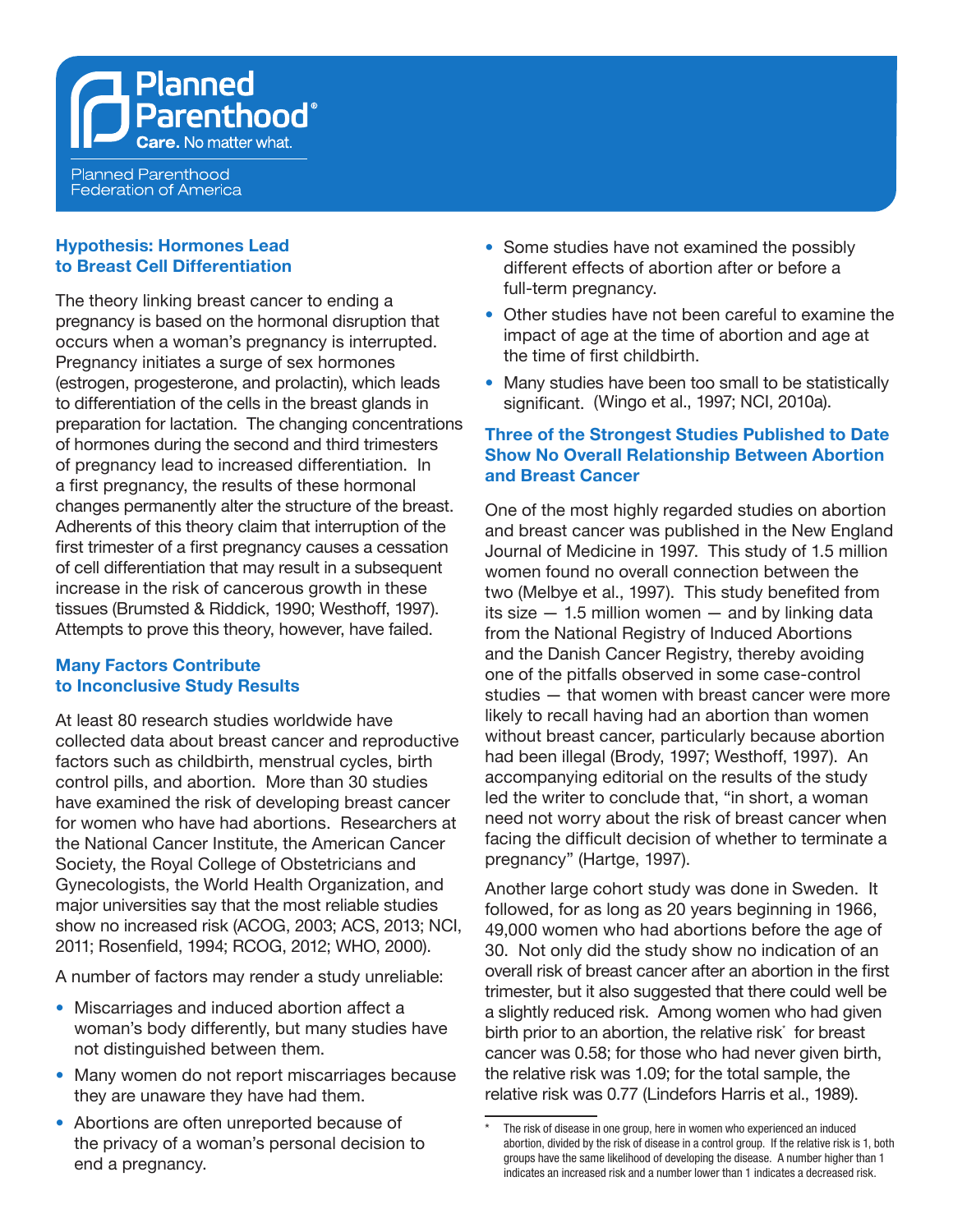Planned Parenthood® **Care.** No matter what.

**Planned Parenthood** Federation of America

In 2004, an international collaborative analysis of data about 83,000 women with breast cancer who were involved in 53 studies that took place in countries with liberal abortion laws found that pregnancies that end in abortion do not increase a woman's risk of developing breast cancer (Collaborative Group…2004).

# **Studies Published During the Past 30 Years Offer Mixed Results**

Before Melbye's seminal study appeared in 1997 in the New England Journal of Medicine, the body of published research showed inconsistent and inconclusive evidence — some found abortion to have a protective effect, others found a slightly elevated risk. Since then, many others have found no effect at all. Many of the older studies were hindered by the small sample size, others failed to distinguish between induced and spontaneous abortion, and others did not take confounding factors into account (NCI, 2010a).

Here are some of the noteworthy studies of the past 30 years

- **•**  A study of 109,893 women who worked in California's education system as teachers or administrators and who were followed for nine years found "strong evidence that there is no relationship between incomplete pregnancy and breast cancer risk." This finding was consistent with the results of a similar study of 105,716 women in the Nurses' Health Study (Henderson et al., 2008).
- **•**  A study followed 105,716 U.S. women aged 29–49 for 10 years, during which time 1,458 newly diagnosed cases of invasive breast cancer were reported. Researchers found that the incidence of breast cancer was not associated with abortion, the number of abortions, the age at abortion, having had a child, or timing of abortion in relation to a full-term pregnancy. "Among this predominantly premenopausal population, neither induced nor spontaneous abortion was associated with the incidence of breast cancer" (Michels et al., 2007).
- **•**  A 2001 population-based case-control study of women in China sought to determine whether there

was an association between induced abortion and breast cancer. Abortion is common and more widely accepted in China, so women involved in this study would not be prone to underreporting their abortion histories — a problem which has rendered other studies unreliable. Because of the small number of women in the study who had never had a live birth, only women who had at least one live birth were included in the analysis. The study compared 1,459 women with breast cancer with 1,556 controls. No relation was found between ever having an abortion and breast cancer. Additionally, women who had three or more abortions were not at greater risk of breast cancer than other women (Sanderson et al., 2001).

- Another case-control study of women who had at least one child was conducted in Washington State to examine the relationship between abortion and breast cancer. A cohort of women who gave birth between 1984 and 1994 were identified. From this cohort, 463 women who developed breast cancer were each matched with five control women. Abortion was not found to increase the risk of developing breast cancer — the relative risk for breast cancer was 0.9 among women who had ever had an abortion (Tang et al., 2000).
- **•**  A 1999 population-based case-control study examined data from the Carolina Breast Cancer Study to determine what, if any, connections exist between abortion and other reproductive events in adolescence and the development of breast cancer later in life. The authors reported that neither induced nor spontaneous abortion during adolescence was connected to an increased risk of breast cancer. They did, however, observe that breastfeeding conferred some protection against breast cancer (Marcus et al., 1999).
- In 1996, Joel Brind and colleagues published a meta-analysis of 28 published reports describing 23 studies on abortion and breast cancer. Based on these studies, the authors calculated that induced abortion places women at a slightly increased risk for developing breast cancer (Brind et al., 1996). This analysis has been criticized for attempting to calculate the odds for developing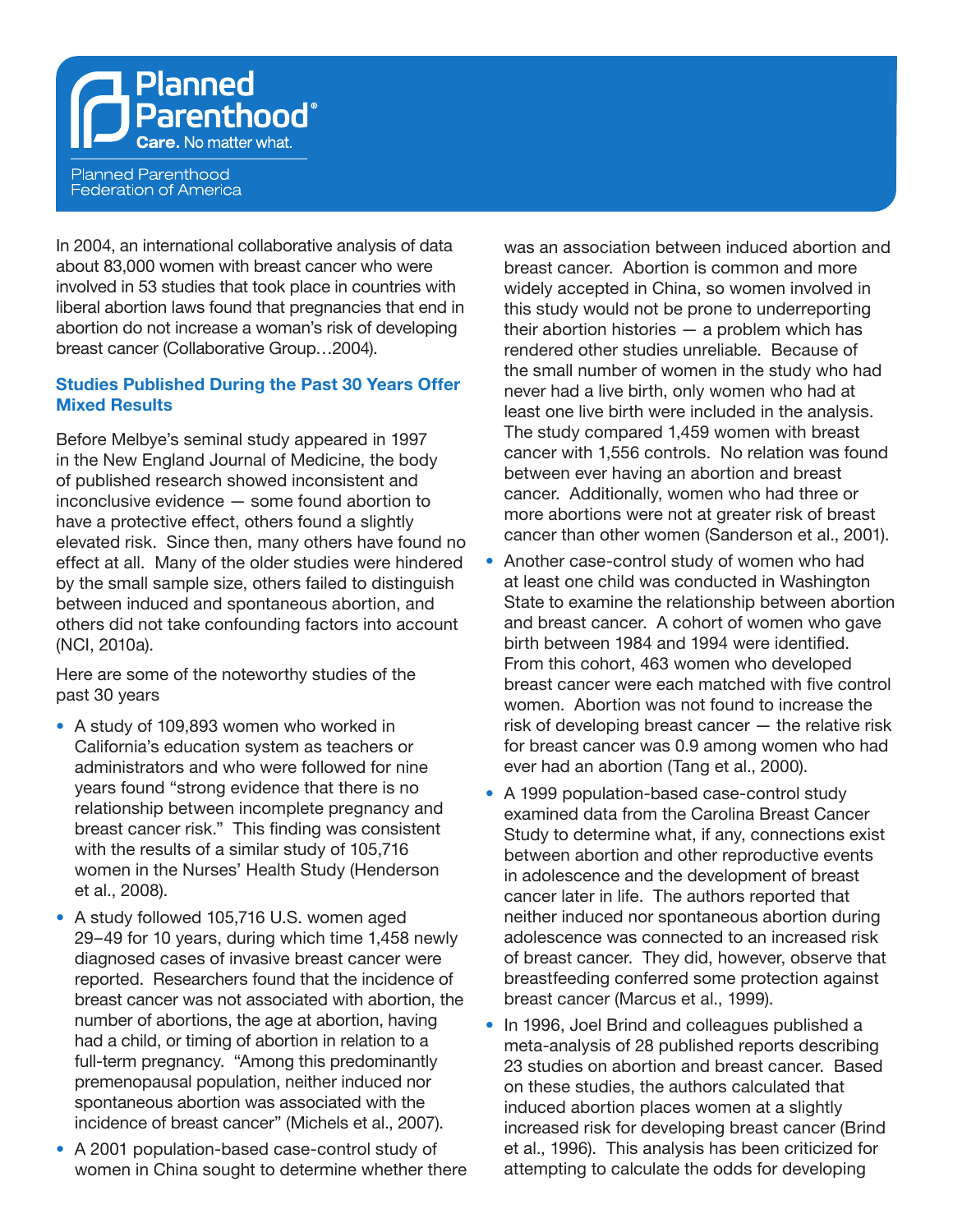Planned T Parenthood® **Care.** No matter what.

**Planned Parenthood Federation of America** 

breast cancer from widely varying studies (Blettner et al., 1997), some of which have been criticized for methodological flaws and for failing to calculate their results from the raw data of the original studies (Melbye et al., 1997).

- A 1994 study, published in the Journal of the National Cancer Institute, was a case-control study of 845 women in Washington State who were diagnosed with breast cancer from 1983 through 1990, and of 961 controls. The study found that among women who had been pregnant at least once, the risk of breast cancer in those who had experienced an induced abortion was 50 percent higher than among other women. Highest risks were observed when the abortion was done at ages younger than 18. No increased risk was associated with a miscarriage. However, the study was relatively small, lacked objective measures for establishing pregnancy duration, and was susceptible to reporting bias, since a breast cancer diagnosis may influence a woman's recall or disclosure of her reproductive history. The authors reported that the study's limitations "argue against a firm conclusion at this time" and called for further research (Daling et al., 1994). An editorial that accompanied the report said that "it is difficult to see how [the study results] will be informative to the public" (Rosenberg, 1994).
- **•**  A 1989 study matched 1,451 women in New York State whose breast cancer was reported from 1976–1980 with controls of equivalent age and residence (Howe et al., 1989). The study examined state health records for the prior incidence of abortion or miscarriage. An odds ratio<sup>†</sup> of 1.9 was found for cases with a history of only induced abortions, 1.5 for only spontaneous abortions, and 4.0 for repeated interrupted pregnancies with no intervening births. However, the cohort consisted only of women under age 40 and the follow-back search was restricted to events that occurred since 1971. The authors believed that the study was inconclusive.
- The odds of having a risk factor if a condition is present divided by the odds of having the risk factor if the condition is not present.
- In a 1987 study, researchers reported "little relation of breast cancer risk with abortions or miscarriages" (La Vecchia, 1987). Four years later, the same researchers again found no consistent relationship (Parazzini, 1991). Other researchers concluded in 1988 that the data "suggest that the risk of breast cancer is not materially affected by abortion, regardless of whether it occurs before or after the first term birth" (Rosenberg, 1988).
- **•**  A 1985 study examined the association between miscarriage prior to a first birth and the risk of breast cancer among 3,315 Connecticut women who gave birth between 1946 and 1965. Among women who experienced one childbirth, a prior miscarriage was associated with a 3.5-fold increase in the risk of breast cancer. While the study concluded that an abortion prior to the first live birth may increase a woman's risk of breast cancer, it examined only miscarriage. Among the questions left open to speculation was whether a hormonal imbalance may have resulted in both the miscarriage and the onset of cancer (Hadjimichael et al., 1986).
- **•**  A 1981 study of women in Los Angeles County looked at both oral contraceptive use and early abortion as risk factors. The cohort consisted of 163 women diagnosed with breast cancer between 1972 and 1978. All of the women were age 32 or younger at the time of diagnosis. The study found that a first-trimester abortion, whether spontaneous or induced, before first full-term pregnancy appeared to cause a relative risk of 2.4 for subsequent development of breast cancer. The extremely small cohort size and the age restriction of the methodology rendered the results inconclusive (Pike et al., 1981).

#### **Planned Parenthood Promotes Women's Health**

As the nation's leading women's health care provider and advocate, Planned Parenthood is concerned above all with women's health and the risk factors for reproductive health problems. Planned Parenthood health centers adhere to strict, nationwide medical standards. Screening and management of breast conditions are integral components of Planned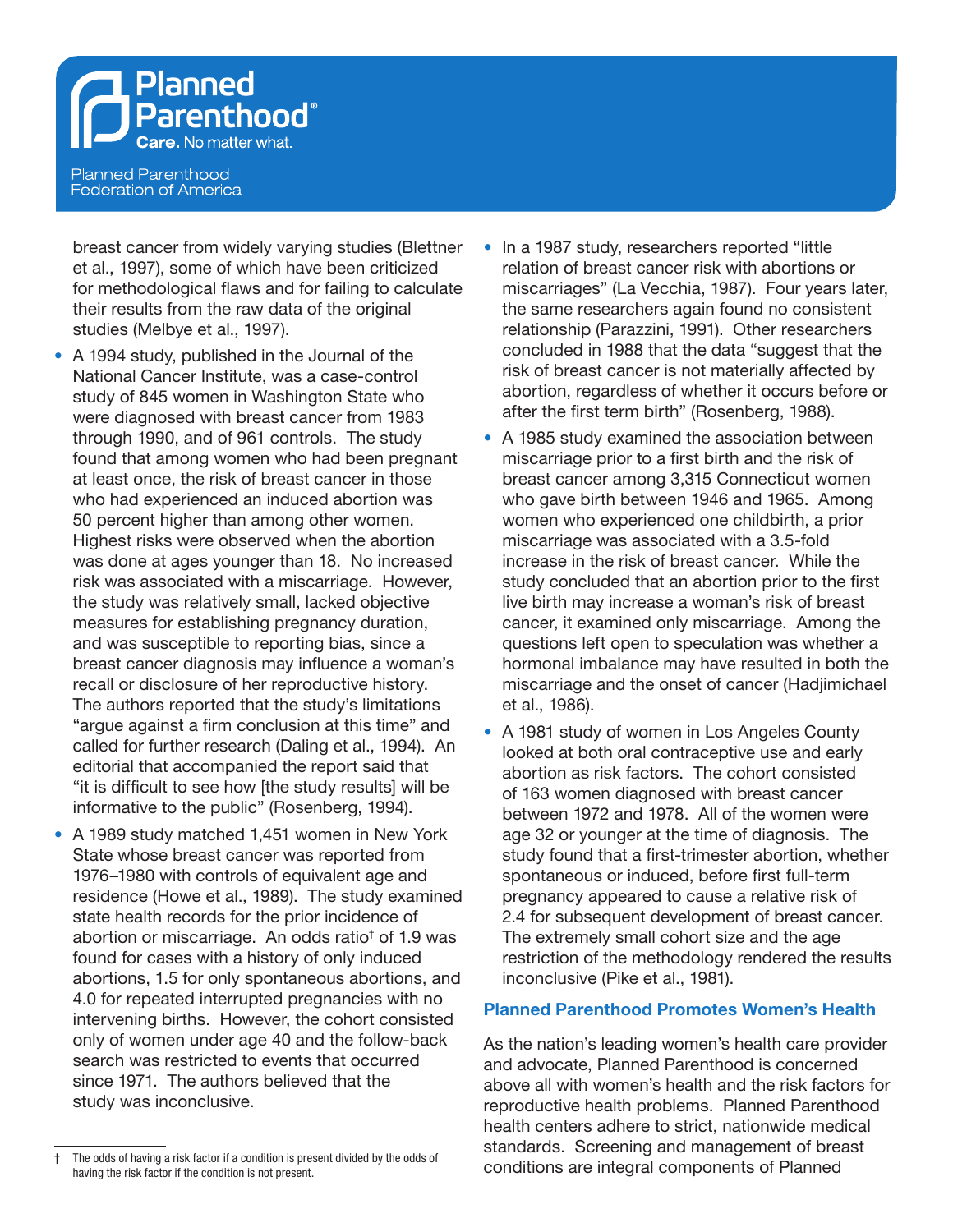**Planned Parenthood**® **Care.** No matter what.

**Planned Parenthood Federation of America** 

Parenthood services. All clinicians providing routine reproductive health services perform clinical breast examinations. Breast exams are performed regularly as part of a patient's initial and routine examination, during an initial prenatal visit, and during other nonroutine visits. In 2011, Planned Parenthood health centers provided 639,384 breast examinations.

Although Planned Parenthood health centers do not offer mammography, each affiliate must have a physician available who is able to evaluate patients identified with abnormal breast findings who have been referred by clinicians, either on-site or by referral, and each affiliate maintains a list of radiologists and breast disease specialists to whom Planned Parenthood patients can be referred. All Planned Parenthood health centers also provide pregnancy options education and referral for or provision of abortion services.

# **The Planned Parenthood Position Is That Abortion Poses No Demonstrated Health Risks**

The link between abortion and breast cancer is a theory whose principal promoters oppose abortion regardless of its safety. The theory has not been borne out by research. While Planned Parenthood believes that women should have access to information about all factors that influence the risk of disease, Planned Parenthood also believes that women deserve unbiased information that is medically substantiated and untainted by a political agenda.

Planned Parenthood agrees with the American Cancer Society: "The issue of abortion generates passionate viewpoints in many people. Breast cancer is the most common cancer in women (aside from skin cancer), and it is the second leading cancer killer in women. Still the public is not well-served by false alarms. At this time, the scientific evidence does not support the notion that abortion of any kind raises the risk of breast cancer or any other type of cancer" (ACS, 2013).

### **Cited References**

- • ACS American Cancer Society. (2013, accessed 2013, March 4). *Is Abortion Linked to Breast Cancer?* [Online.] http://www.cancer.org/cancer/ breastcancer/moreinformation/is-abortion-linked-to-breast-cancer.
- \_\_\_\_\_. American Cancer Society. (2003, accessed 2004, February 4). *Can Having an Abortion Cause or Contribute to Breast Cancer?* [Online].
- ACOG -- American College of Obstetricians and Gynecologists. (2009). *Committee Opinion: Induced Abortion and Breast Cancer Risk.* Washington DC: ACOG Committee Opinion No. 434.
- \_\_\_\_\_. (2003). "Committee Opinion: Induced Abortion and Breast Cancer Risk." *Obstetrics and Gynecology*, 102, 433–435.
- Bartholomew, Lynne L. & David A. Grimes. (1998). "The Alleged Association Between Induced Abortion and Risk of Breast Cancer: Biology or Bias?" *Obstetrical and Gynecological Survey*, 53(11), 708–714.
- Blettner, Maria, et al. (1997). Comment on Brind et al., "Induced Abortion as an Independent Risk Factor for Breast Cancer." *Journal of Epidemiology and Community Health*, 51, 465–468.
- Brind, Joel, et al. (1996). "Induced Abortion as an Independent Risk Factor for Breast Cancer: A Comprehensive Review and Meta-Analysis." *Journal of Epidemiology and Community Health*, 50, 481-496.
- Brody, Jane E. (1997, January 9). "Big Study Finds No Link in Abortion and Cancer." *New York Times*, p. A12.
- Brumsted, John R. & Daniel H. Riddick. (1990). "The Endocrinology of the Mammary Gland." In William H. Hindle, ed., *Breast Disease for Gynecologists*. Norwalk, CT: Appleton & Lange.
- Collaborative Group on Hormonal Factors in Breast Cancer. (2004, March 27). "Breast Cancer and Abortion: Collaborative Reanalysis of Data from 53 Epidemiological Studies, Including 83,000 Women with Breast Cancer from 16 Countries." *The Lancet*, 363, 1007–1016.
- Daling, Janet R., et al. (1994). "Risk of Breast Cancer Among Young Women: Relationship to Induced Abortion." *Journal of the National Cancer Institute*, 86(21), 1584–1592.
- Hadjimichael, O.C., et al. (1986). "Abortion Before First Livebirth and Risk of Breast Cancer." *British Journal of Cancer*, 53, 281–284.
- • Hartge, Patricia. (1997). "Abortion, Breast Cancer, and Epidemiology." *New England Journal of Medicine*, 336(2), 127–128.
- Henderson, Katherine DeLellis, et al. (2008). "Incomplete Pregnancy Is Not Associated with Breast Cancer Risk: the California Teachers Study." *Contraception*, 77, 391–6.Howe, Holly L., et al. (1989). "Early Abortion and Breast Cancer Risk among Women Under Age 40." *International Journal of Epidemiology*, 18(2), 300–304.
- • Kelsey, Jennifer L. & Marilie D. Gammon. (1991). *The Epidemiology of Breast Cancer*. Atlanta, GA: American Cancer Society.